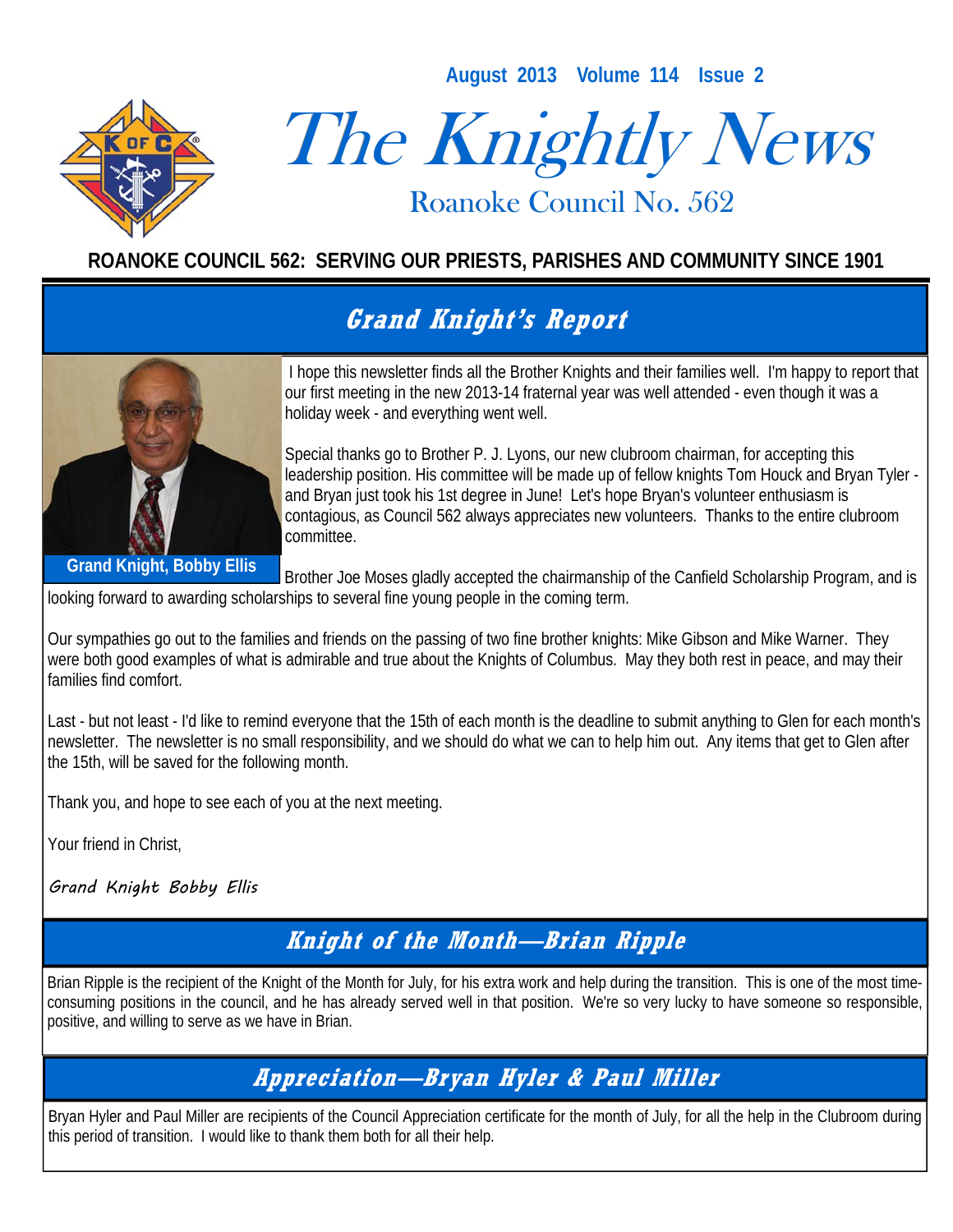#### Volume 114, Issue 2 **Page 2**

| <b>Council Officers</b>                                 |                                             |                          |  |  |  |  |  |  |
|---------------------------------------------------------|---------------------------------------------|--------------------------|--|--|--|--|--|--|
| <b>Grand Knight</b>                                     | <b>Bobby Ellis</b>                          | 366-5102                 |  |  |  |  |  |  |
| Dep. Grand Knight                                       | <b>Bill DeBerry</b>                         | 343-7849                 |  |  |  |  |  |  |
| Chaplain                                                | Vacant                                      |                          |  |  |  |  |  |  |
| Chancellor                                              | Pat Reidy                                   | 725-8206                 |  |  |  |  |  |  |
| Recorder                                                | Stephen Ratliff                             | 774-4796                 |  |  |  |  |  |  |
| Financial Sec.                                          | Mike Lazzuri                                | 774-8482                 |  |  |  |  |  |  |
| Treasurer                                               | <b>Brian Ripple</b>                         | 776-8285                 |  |  |  |  |  |  |
| Lecturer                                                | Alex Nelson                                 | 774-5079                 |  |  |  |  |  |  |
| Advocate                                                | P.J. Lyons                                  | 562-8332                 |  |  |  |  |  |  |
| Warden                                                  | Eric Schmucker                              | 309-1417                 |  |  |  |  |  |  |
| Inside Guard                                            | Joseph Colosimo                             | 989-7969                 |  |  |  |  |  |  |
| Outside Guard                                           | Steve Wirth                                 | 797-8812                 |  |  |  |  |  |  |
| Trustee, 3rd Year                                       | Karl Kleinhenz<br><b>Bob Canfield</b>       | 397-4028                 |  |  |  |  |  |  |
| Trustee, 2nd Year                                       |                                             | 774-7554<br>563-1387     |  |  |  |  |  |  |
| Trustee, 1st Year                                       | <b>Richard Sparks</b><br>Committee Chairmen |                          |  |  |  |  |  |  |
|                                                         |                                             |                          |  |  |  |  |  |  |
| Program Director                                        | John Krumpos                                | 989-1985                 |  |  |  |  |  |  |
| Council Activities                                      | <b>Bill DeBerry</b><br>Glen Waldis          | 343-7849                 |  |  |  |  |  |  |
|                                                         | Joe Colosimo                                | 982-0835                 |  |  |  |  |  |  |
| <b>Community Activities</b><br><b>Family Activities</b> | Alex Nelson                                 | 989-7969<br>774-5079     |  |  |  |  |  |  |
|                                                         | Tom Huck 740-749-3018                       |                          |  |  |  |  |  |  |
| <b>Youth Activities</b>                                 | Eric Schmucker                              | 309-1417                 |  |  |  |  |  |  |
| <b>Church Activities</b>                                | Pat Reidy                                   | 725-8206                 |  |  |  |  |  |  |
| Pro Life Activities                                     |                                             |                          |  |  |  |  |  |  |
| KOVAR                                                   | Don Feick                                   | 774-0187                 |  |  |  |  |  |  |
|                                                         | John Krumpos                                | 960-1825                 |  |  |  |  |  |  |
| Newsletter                                              | <b>Glen David Waldis</b>                    | 982-0835                 |  |  |  |  |  |  |
| Kitchen                                                 | Tom Engl                                    | 989-3708                 |  |  |  |  |  |  |
|                                                         | John Church                                 | 588-7968                 |  |  |  |  |  |  |
|                                                         | Mike Lazzuri                                | 774-8482                 |  |  |  |  |  |  |
|                                                         | <b>Steve Wirth</b>                          | 797-8812                 |  |  |  |  |  |  |
| <b>Basketball Tournament</b>                            |                                             |                          |  |  |  |  |  |  |
| <b>KCIC</b>                                             | Karl Kleinhenz                              | 982-8140                 |  |  |  |  |  |  |
|                                                         | Joe Devlin                                  | 206-2622                 |  |  |  |  |  |  |
| Membership                                              | Dave Chopski<br>Charles Hatcher             | 344-0901<br>314-3360     |  |  |  |  |  |  |
|                                                         | <b>Steve Wirth</b>                          | 520-2885                 |  |  |  |  |  |  |
| Ceremonials                                             | Dave Chopski                                | 344-0901                 |  |  |  |  |  |  |
| Canfield Scholarship                                    | <b>Bobby Ellis</b>                          | 366-5102                 |  |  |  |  |  |  |
|                                                         | <b>Jim Sullivan</b>                         | 774-7034                 |  |  |  |  |  |  |
|                                                         | Pat Patterson                               | 815-6105                 |  |  |  |  |  |  |
|                                                         | Joe Moses                                   | 389-0309                 |  |  |  |  |  |  |
|                                                         | Bob Canfield                                | 774-7554                 |  |  |  |  |  |  |
| <b>Retention Committee</b>                              | <b>Bill DeBerry</b>                         | 343-7849                 |  |  |  |  |  |  |
|                                                         | Karl Kleinhenz                              | 397-4028                 |  |  |  |  |  |  |
|                                                         | Bob Canfield                                | //4-/554                 |  |  |  |  |  |  |
|                                                         | <b>Richard Sparks</b>                       | 563-1387                 |  |  |  |  |  |  |
| Publicist                                               | <b>Bill Howard</b>                          | 989-9399                 |  |  |  |  |  |  |
| RC School Board Rep.                                    | Alex Nelson                                 | 774-5079                 |  |  |  |  |  |  |
| OLN Parish Rep.                                         | Don Feick                                   | 774-0187                 |  |  |  |  |  |  |
| St. Elias Parish Rep.                                   | Jim Donckers                                | 345-3902                 |  |  |  |  |  |  |
| St. Andrews Parish Rep.P.J. Lyons                       |                                             | 562-8332                 |  |  |  |  |  |  |
| Insurance Rep.<br>Pool                                  | Ken Bagnasco<br>Jim Donckers                | 888-211-9478<br>345-3902 |  |  |  |  |  |  |
|                                                         | Joe Devlin                                  | 206-2622                 |  |  |  |  |  |  |
|                                                         | George Cuadrado                             | 989-1758                 |  |  |  |  |  |  |
|                                                         | P.J. Lyons                                  | 562-8332                 |  |  |  |  |  |  |
| House                                                   | Joe Colosimo                                | 989-7069                 |  |  |  |  |  |  |
|                                                         | Jan Hodnett                                 | 772-4215                 |  |  |  |  |  |  |
| Club Room                                               | P.J. Lyons                                  | 562-8332                 |  |  |  |  |  |  |

#### **IN CASE OF ILLNESS, NEED OR DEATH,**

**PLEASE NOTIFY ONE OF THE FOLLOWING: Grand Knight** Chaplain Financial Sec. 774-8482 **562 COUNCIL HOME**  3136 Harris Street, Roanoke, VA 24015 Mail: PO Box 20974, Roanoke, VA 24018

### **May They Rest In Peace….**

We lost three members during the month of July. Michael H. Gibson, Anthony DeLeo and Michael E. Warner. Please keep them and their families in your prayers.



#### **Honorary Life Member Information Request**

An Honorary Life Member's death was announced at St. Andrews during May or early June and I have not been able to determine his date of death. I have searched death notices both here and in Brooksville, Fl. where he lived. If you know of any information on Brendan Kerger, please inform me. He was 83 years of age and was a member of our Council and the Roanoke Assembly at the time of his death. Please remember him in your prayers.

I also need to report that we lost a member of our Council and the Roanoke Assembly on June 23. Michael H. Gibson passed away and his survivors include a son, David Gibson of Roanoke. Mike attended Our Lady of Nazareth Church. Please remember Michael and his family in your prayers.

- - - Michael Lazzuri 774-8482

#### **Canfield Scholarship Announcement**

Pat Patterson has been appointed to fill the vacant, un-expired term on the Canfield Scholarship committee on behalf of our deceased Brother Mike Gibson.

#### **Happy Birthday Brother Knights!**

James R. Specht Kevin L. Wagner Donald J. Feick James K. Dill Robert L.A.Keeley Melvin A. Richardson Michael T. Kupec Michael R. Whelan Pierre A. Ellis Thomas J. Young Daniel W. O'Dell

Brian E. Brindle, Jr. Jay L. Assenat Edward C. Bradley Fred C. Ellis Frank J. Haranzo III David Ray Boyer William Kirk Wright Anthony Nassib R. Azar Michael J. Wheeler William T. DeBerry, Jr. Paul W. Yengst III

John C. Anderson David E. Bittel Kenneth R. Smith Gary A. Kehres John D. Church Thomas F. Engl, Jr.

#### *The Knightly News*

Submissions for publication in the Knightly News need to be submitted before the 15<sup>th</sup> of each month to be included in the next month's newsletter. All submissions are subject to editing. Photos submitted must be in .jpg format.

Submissions should be made to the Newsletter Editor, Glen David Waldis. Phone 540-982-0835 Email: Gwaldis@aol.com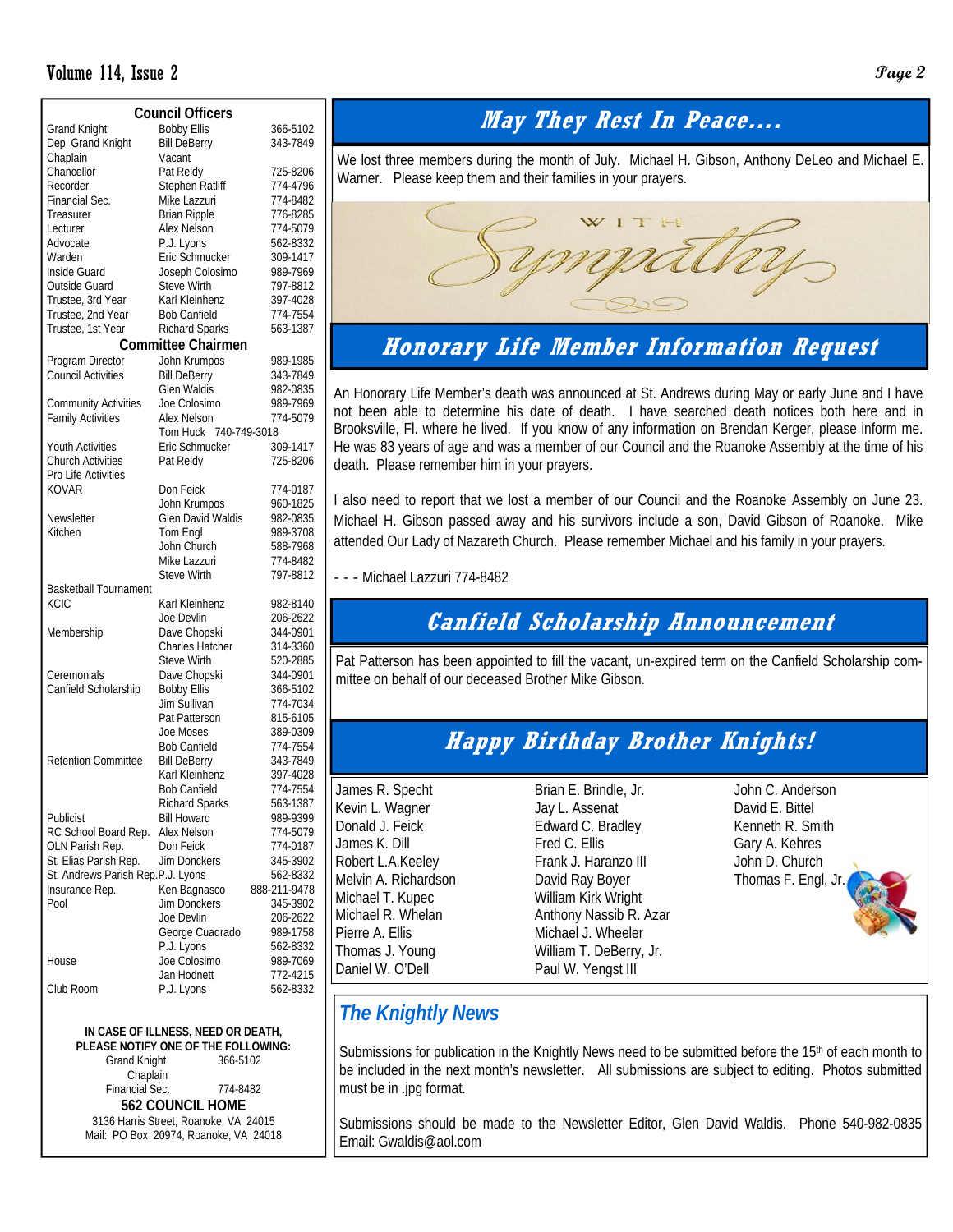#### **Program Directors Report**

Although we are in the middle of the summer doldrums, we do have several noteworthy events during August. They include a meeting with the KC Ladies on Aug. 19<sup>th</sup> and a retirees' luncheon on Aug. 22<sup>nd</sup>, both of which are discussed elsewhere in this newsletter.

In addition, the State training meeting for Council officers will be hosted at our Council Home on Aug. 17<sup>th</sup> at 9:00 AM. All officers are encouraged to attend and meet some of your State Officers and Chairmen.

**OUR HELP** is needed by the **Commonwealth Catholic Charities** for their "Labor of Love Run/Walk" on the morning of Sept. 2nd at Reserve Park in Roanoke. In addition to actually participating in the run/walk, they would like our help in setting up (8:00) and later in the morning to prepare and serve food and help with other activities. If you can help our church's charitable activities, you are heartily encouraged to call Alison at (540) 342 – 0411.

- - - John Krumpos, Program Director



*A good time was had by all at the reception following the Installation of Officers* 

# **Financial Secretary Information**

Besides the collection of dues and authorizing the payment of bills for the Council; the duty of the Financial Secretary is to maintain the membership list of the Council. This includes keeping addresses up to date, reporting degree advancements and reporting the death of members. Deaths must be reported to the Supreme Council, State Council and our fraternal benefits agent. I watch the papers for death notices when they indicate the person was Catholic. I do miss some and ask for your help in notifying me of a member's death. I need name, name of next of kin, and date of death if possible. This information allows the next of kin to receive services from the fraternal benefits agent, whether or not the member is insured, and gives the Supreme Council and the State Council the contact information for condolences and the offering of Mass intentions.

#### **Installation of Officers 2013-2014**

An installation of Officers was held at the Roanoke Council home on July 15<sup>th</sup>. District Deputies Arnie Bohannan, Sr. and Thomas Sellinger presided over the event with Claude Steele as Warden. Officers for Roanoke Council 562 and Fr. Maurice McDonald Council 13046 were installed.

A reception was held following the well attended installation with good food and socializing. We thank those outgoing officers for their service and wish the incoming officers good luck and a good year.

# **STOP**

**Something for the Ladies – Ladies PLEASE Read!**

The Knights were, are and always will be a family oriented fraternity. Sometimes we Knights forget that our women…wives, daughters and friends…also like to be involved with our charitable work, whether it's with our churches or in our community or with our youth…and especially when it involves families!

We would like to invite all of the wives, daughters and significant others to our Social Meeting on August 19th at the Clubhouse. Doors will be open at 6:00 PM. Come socialize with the Knights and Ladies. Dinner will be served at 6:30 PM.

Following dinner, Brother Bill DeBerry, Past State Deputy, will facilitate a Ladies-only meeting to discuss how you all may want to participate. All options will be discussed…from purely social get-togethers, to volunteering for specific types of activities, to dedicated work groups, to???

Please mark your calendar and come to your Social…with or without your Knight.

- - - John Krumpos, Program Director

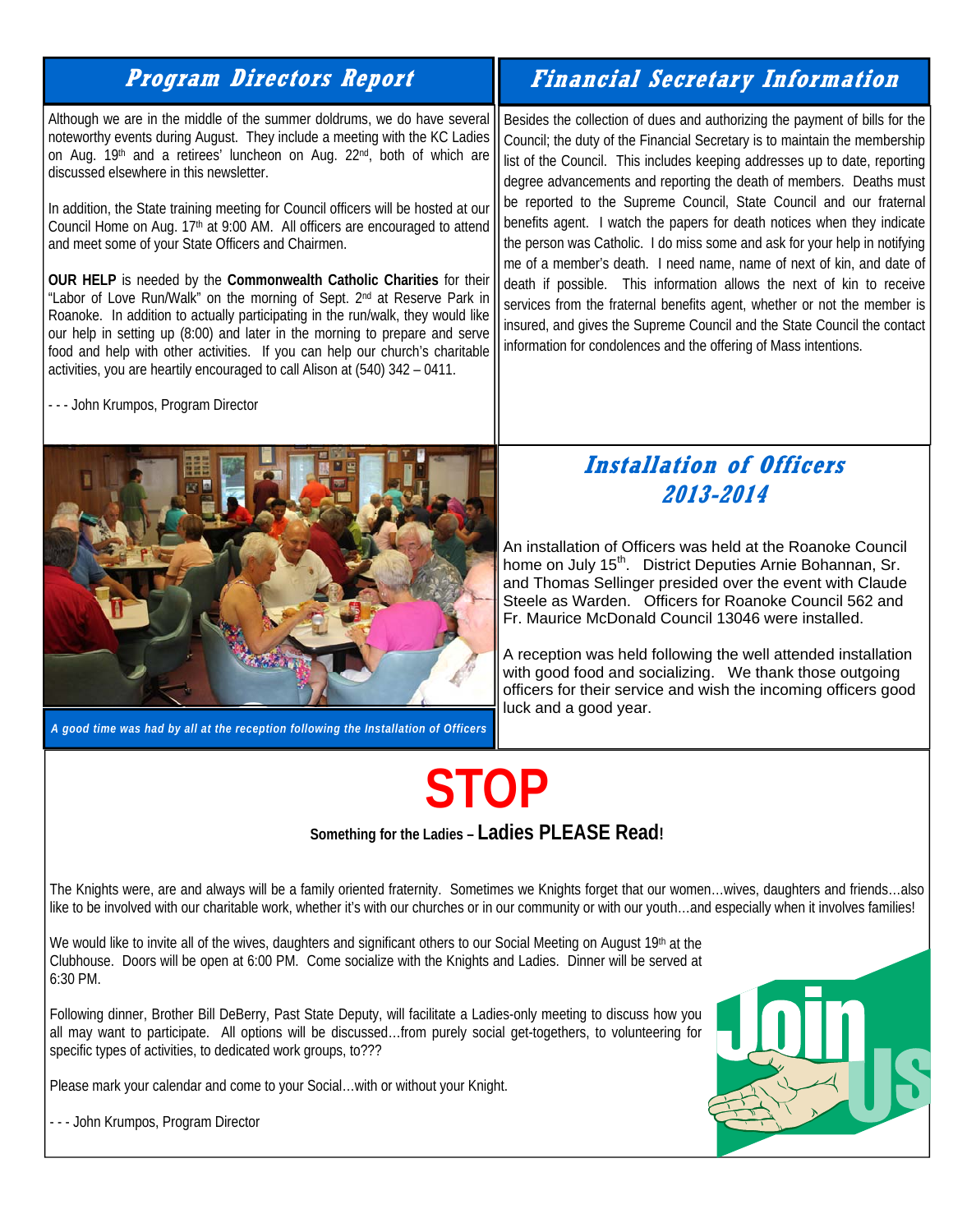# **2013-2014 Council Spending Plan**

|                                  |      | Admin # PROPOSED | Actual |             | Admin # PROPOSED     | Actual |  |
|----------------------------------|------|------------------|--------|-------------|----------------------|--------|--|
| Council Operations               |      | 2013-2014        |        |             | 2013-2014            |        |  |
|                                  |      | Income           |        |             | Expense              |        |  |
| CARRYOVER FROM 2012-2013         |      | \$3,962.00       |        |             | \$0.00               |        |  |
| <b>Membership Dues</b>           | 1005 | \$8,000.00       |        |             | \$0.00               |        |  |
| <b>Fraternal Expenses</b>        |      |                  |        |             |                      |        |  |
| Supreme Per Capita               |      | \$0.00           |        | 9011        | \$1,500.00           |        |  |
| <b>State Per Capita</b>          |      | \$0.00           |        | 9012        | \$1,050.00           |        |  |
| <b>FS Honorarium</b>             |      | \$0.00           |        | 9020        | \$500.CC             |        |  |
| <b>Catholic Advertising</b>      |      | \$0.00           |        | 9040        | \$750.CC             |        |  |
| <b>Fraternal Supplies</b>        |      | \$0.00           |        | 9030        | \$150.00             |        |  |
| Degree Team Expenses             |      | <b>\$100 DD</b>  |        | <b>912D</b> | \$200.00             |        |  |
| <b>State Activities</b>          |      | \$0.00           |        |             |                      |        |  |
| <b>Basketball Sweepstakes</b>    |      | \$500.00         |        |             | \$400.00             |        |  |
|                                  |      | \$500.00         |        |             | \$400.00             |        |  |
| <b>Football Sweepstakes</b>      |      | \$0.00           |        | 9093        | \$1,000 DD           |        |  |
| Delegate Expenses                |      | \$0.00           |        |             | \$0.00               |        |  |
| Hospitality Room/Convention      |      | \$200.00         |        |             | \$365.00             |        |  |
| Penny por Knight per Day (PKD)   |      | \$0.00           |        |             | \$250.00             |        |  |
| <b>Kitchen General Supplies</b>  |      |                  |        |             |                      |        |  |
| General Office                   |      | \$0.00           |        | 8062        | \$200.00             |        |  |
| Supplies                         |      | 30.00            |        | 9080        | \$500.00             |        |  |
| Postage                          |      | \$0.00           |        |             | \$200.CC             |        |  |
| <b>GK Benevolent Fund</b>        |      |                  |        |             |                      |        |  |
| Membership                       |      |                  |        | 9040        | 5250.00              |        |  |
| Advertising                      |      | 30.00            |        | 9062        | \$100.00             |        |  |
| <b>Supplies</b>                  |      | \$0.00           |        | \$180       | \$600.00             |        |  |
| Appreciation/Awards              |      | \$0.00           |        |             |                      |        |  |
| Nows letter                      |      |                  |        | 9050        | \$1,200.00           |        |  |
| Sotup                            |      | \$C 00           |        |             |                      |        |  |
| Postago                          |      | \$0.00           |        | 9051        | \$1,100 DD           |        |  |
| Printing                         |      | \$0.00           |        | 9052        | \$2,287.00           |        |  |
| <b>Audit/Accountant</b>          |      | \$0.00           |        |             | \$500.00<br>\$100.00 |        |  |
| Sam's Club Renewal               |      | \$0.00           |        |             | \$200.00             |        |  |
| Website                          |      |                  |        |             |                      |        |  |
| Programs                         |      |                  |        |             |                      |        |  |
| Church                           |      |                  |        |             |                      |        |  |
| KCIC Stato (1)                   | 1320 | \$12 000.CG      |        |             | \$6,000.00           |        |  |
| <b>Memorial Mass</b>             |      | \$150,00         |        |             | \$200.CC             |        |  |
| OLN Pancake Breakfast (2)        |      | \$200.CC         |        |             | \$100.00             |        |  |
| St Andrews Pancake Breakfast (2) |      | \$200.CC         |        |             | \$100.00             |        |  |
| St Elias Pancake Breakfast (2)   |      | 5200.CC          |        |             | \$100.00             |        |  |
| <b>Clergy Appreciation Night</b> | 1360 | S750.CC          |        | 9380        | \$1,000.00           |        |  |
| Grants to Sominarians (1)        |      | \$200.CO         |        | 9320        | \$1,000.00           |        |  |
| Council                          |      |                  |        |             |                      |        |  |
| Adult Epiphany Party             | 1160 | \$750.00         |        | 9160        | \$500.00             |        |  |
| St Patrick's Day Party           | 1170 | \$750.00         |        | 9170        | \$26C.DO             |        |  |
| PGK Dinner                       | 1145 | \$675.00         |        | 9145        | \$400.00             |        |  |
| <b>Superbowt Party</b>           | 1230 | \$350.00         |        | <b>B230</b> | \$300.00             |        |  |
| Social Night                     |      | \$200.00         |        |             | \$150.00             |        |  |
| <b>Adult Pool Party</b>          | 1140 | \$500.00.        |        | 9140        | \$250.00             |        |  |
| Fraternal Benefits Night         |      | \$100.00         |        |             | \$:00.00             |        |  |
| Council fund raiser TBD          |      | \$500.00         |        |             | \$0.00               |        |  |
| Family                           |      |                  |        |             |                      |        |  |
| <b>Brunch With Santa</b>         | 1220 | \$250.00         |        | 9220        | \$200.CC             |        |  |
| <b>Hallowsen Party</b>           | 1210 | \$100.00         |        | 9210        | \$200.CC             |        |  |
| Easter Party                     | 1241 | \$100.00         |        | 9241        | 5200.00              |        |  |
| Widows Lunch                     |      | \$0.00           |        |             | \$200.00;            |        |  |
| Christmas gifts for widows       |      | \$0.00           |        |             | \$200.00             |        |  |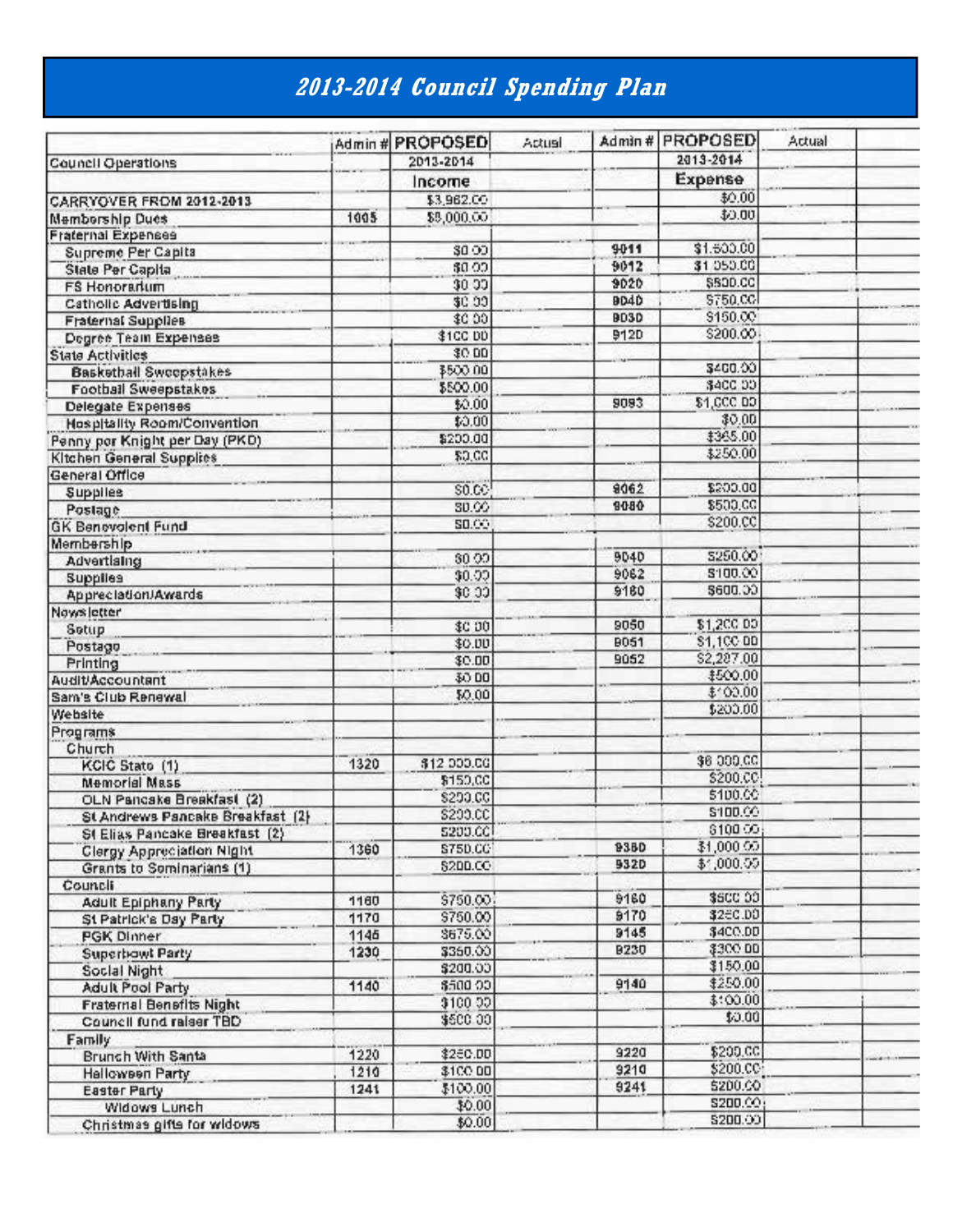# **2013-2014 Council Spending Plan (Continued)**

| mmunity                                                                            |             |              |        |      |                  |        |
|------------------------------------------------------------------------------------|-------------|--------------|--------|------|------------------|--------|
| <b>KOVAR</b>                                                                       | 1420        | \$5,000,00   |        | 9420 | \$5,125.00       |        |
| Canfield Scholarship (1)                                                           |             | 90.00        |        | 9320 | <b>S5,000.00</b> |        |
| Community Service Night                                                            |             | \$1,000.00   |        |      | \$750.00         |        |
| RAM House                                                                          |             | \$0.0G       |        |      | \$1,500,00       |        |
| /KCC[ {3}                                                                          | 1470        | \$350.CG     |        | 9470 | \$500.00         |        |
| Christmas baskets                                                                  |             | <b>SD.CO</b> |        |      | \$100.00         |        |
| RCS Grant for ed materials (7)                                                     |             | \$5,000.00   |        |      | \$6,000.CC       |        |
| /KCCI Fundralsing Event (3)                                                        |             | \$1,700.00   |        |      | \$700.00         |        |
| Donation to 4th Degree golf tourny                                                 |             | \$0.00       |        |      | \$100.00         |        |
| Charitable Donations                                                               |             | \$750.00     |        |      | \$750.00         |        |
| uth                                                                                |             |              |        |      |                  |        |
| 3asketball Tournamont (4)                                                          | 1510        | \$9,000.00   |        | 9610 | \$0.00           |        |
| RCS grad watches (5)                                                               |             | \$300.00     |        |      | \$600.00         |        |
| Youth Sports Leagues                                                               |             | \$9.00       |        | 9530 | 83,000.00        |        |
| <b>Girls on the Run</b>                                                            |             | \$0.00       |        |      | \$1,000,00       |        |
| <b>Courage Lion Program</b>                                                        |             | \$0.00       |        |      | \$900.00         |        |
| Fr. Bader Scholarship                                                              |             | \$0,00       |        |      | \$200.00         |        |
| <b>Special Olympics</b>                                                            |             | \$0.00       |        |      | \$300.00         |        |
| Other youth activity                                                               |             | \$0.00       |        |      | <b>S400.CC</b>   |        |
| Life                                                                               |             |              |        |      |                  |        |
| KCIC Council card sales [6]                                                        | <b>1340</b> | \$650.00     |        | 9340 | \$110.00         |        |
| Donation #1                                                                        |             | \$0.00       |        |      | \$250.00         |        |
| Donation #2                                                                        |             | <b>SD.CO</b> |        |      | 8250.00          |        |
| tions/Misc Income                                                                  |             | \$100.00     |        |      | \$0.00           |        |
|                                                                                    |             | \$52,087.00  | \$0.00 |      | \$52,087.00      | \$0.00 |
|                                                                                    |             |              |        |      |                  |        |
| irants to Seminarians and Canfleid Scholarships to be funded by KCIC State revenue |             |              |        |      |                  |        |
| rofits to be donated to Church                                                     |             |              |        |      |                  |        |
| KCCI funded from event to be held mid-Winter                                       |             |              |        |      |                  |        |
| iasketball Tourney to fund all Youth activities                                    |             |              |        |      |                  |        |
| 300 from 4th Deg                                                                   |             |              |        |      |                  |        |
| CIC Council card sales to fund all Pro Life activities                             |             |              |        |      |                  |        |
| :CS Grant funded by proceeds from fund raiser to be named                          |             |              |        |      |                  |        |